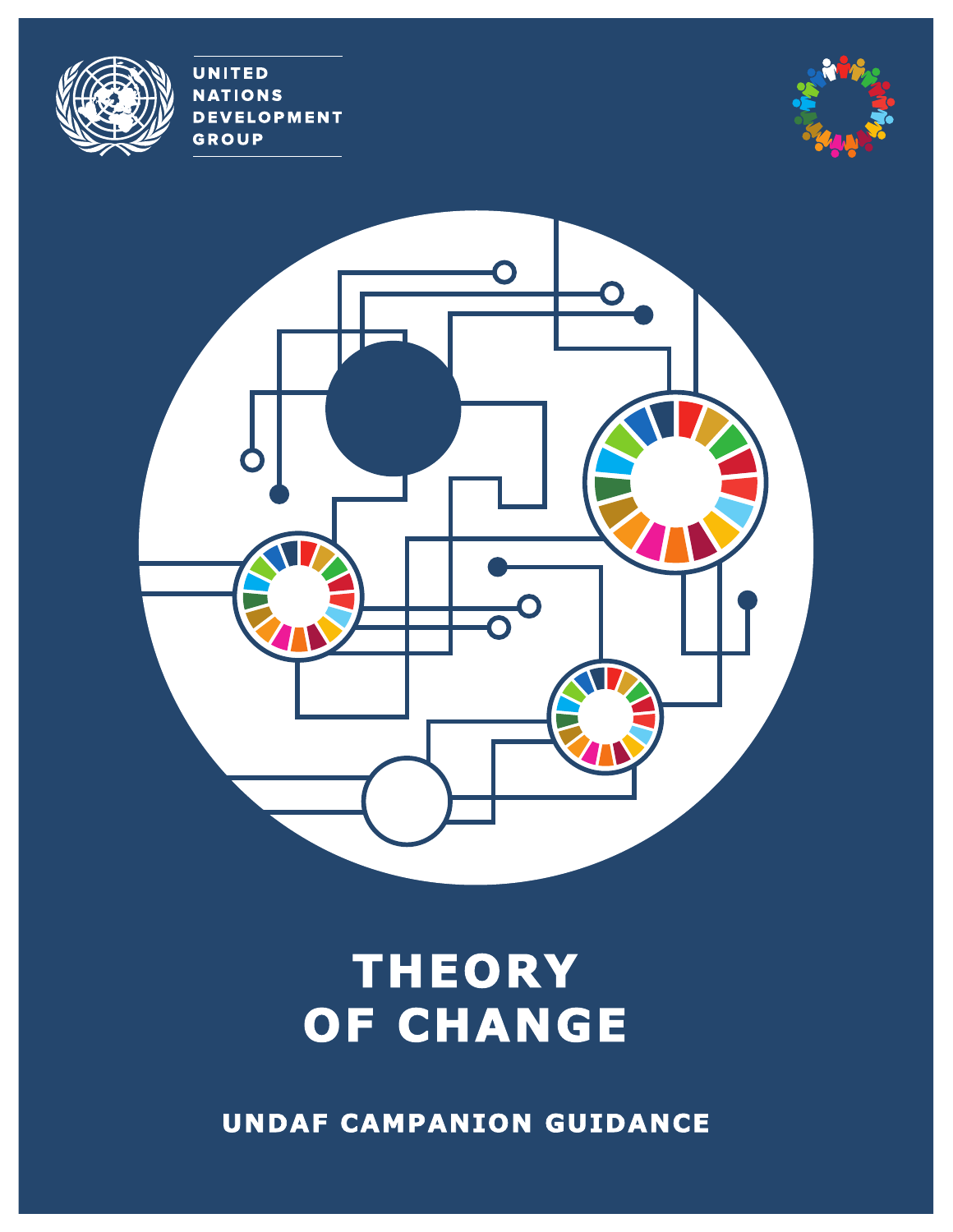# TABLE OF CONTENTS

| 4. LESSONES LEARNED, TIPS AND GOOD PRACTICE FROM REAL COUNTRY      |  |
|--------------------------------------------------------------------|--|
|                                                                    |  |
| Validate and quality assure the theory of change<br>$\overline{z}$ |  |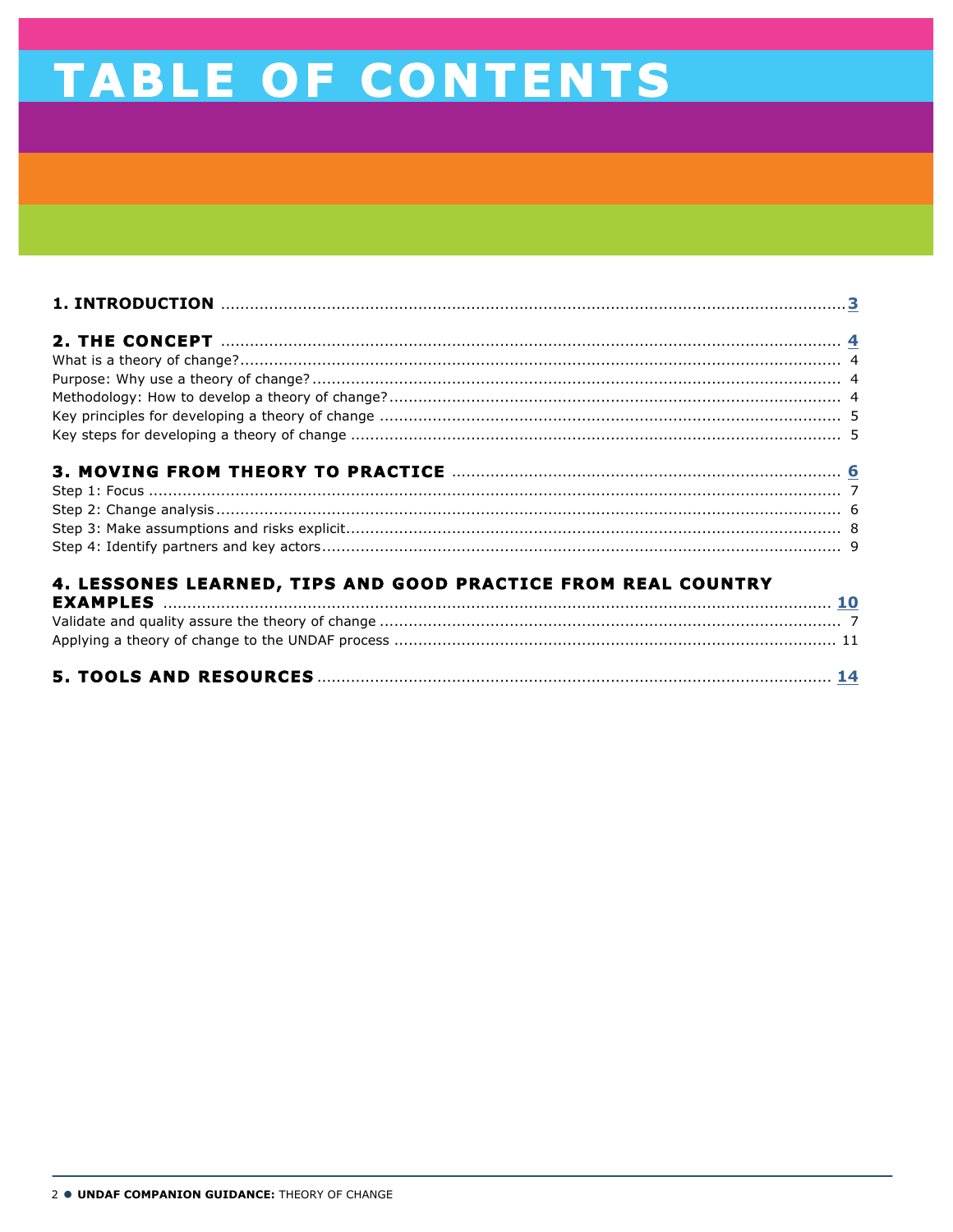# **1. INTRODUCTION**

The purpose of this companion guidance is to provide practical and hands-on technical guidance on developing a theory of change as an integral part of the United Nations Development Assistance Framework (UNDAF) process. It should be read as a complement to the 2017 UNDAF Guidance and relates closely to the other seven companion guidance papers on programming principles, the UN Vision 2030, the Common Country Analysis (CCA), communications and advocacy, capacity development, monitoring and evaluation, and funding to financing.

A theory of change is a method that explains how a given intervention, or set of interventions, are expected to lead to a specific development change, drawing on a causal analysis based on available evidence. In the UNDAF context, a thorough theory of change helps guide the development of sound and evidence-based programme strategies, with assumptions and risks clearly analysed and spelled out. To facilitate the process of developing a sound theory of change, the present companion guidance proceeds as follows:

- Section 2, The Concept, further defines the theory of change and explains its purpose as applied to the UNDAF process. It also offers a brief outline of the methodology used to develop a theory of change.
- Section 3, Moving from Theory to Practice, provides a step-by-step methodology, presenting in greater detail each of four key steps required in the process.
- Section 4, Lessons Learned and Tips, emphasizes the need to validate the theory of change, including a quality assurance check list. It also explains how to reflect the theory of change in different sections of the UNDAF document.
- Finally, links to helpful tools and references are provided in Section 5.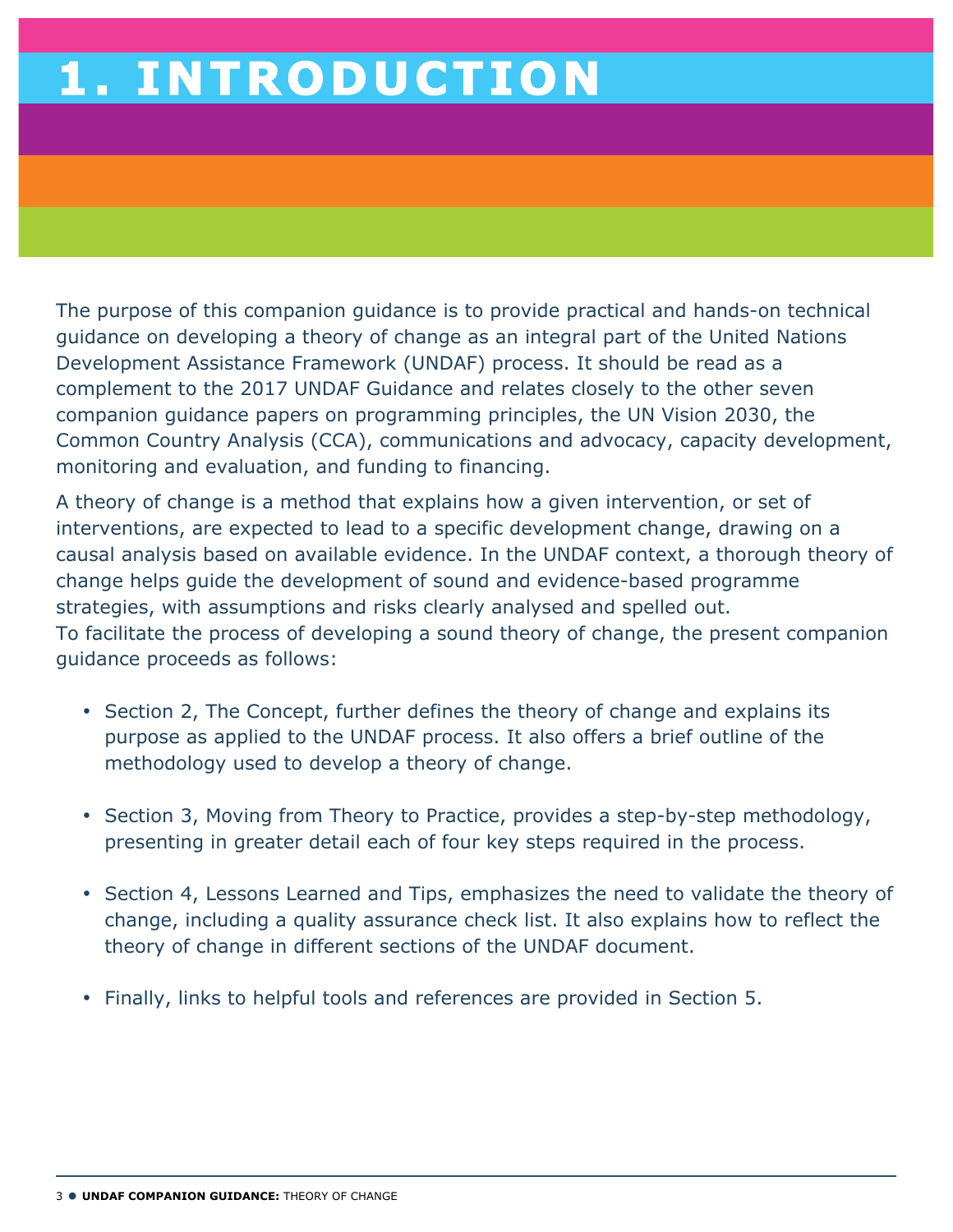# **2. THE CONCEPT**

## **WHAT IS A THEORY OF CHANGE?**

A theory of change is a method that explains how a given intervention, or set of interventions, is expected to lead to specific development change, drawing on a causal analysis based on available evidence. A theory of change for the UNDAF must be driven by sound analyses, consultation with key stakeholders and learning on what works and what does not in diverse contexts drawn from the experiences of the UN and its partners. A theory of change helps to identify solutions to effectively address the causes of problems that hinder progress and guide decisions on which approach should be taken, considering UN comparative advantages, effectiveness, feasibility and uncertainties that are part of any change process. A theory of change also helps to identify the underlying assumptions and risks that will be vital to understand and revisit throughout the process to ensure the approach will contribute to the desired change.

### **PURPOSE: WHY USE A THEORY OF CHANGE?**

First, development challenges are complex, and are typically caused by many factors and layers that are embedded deeply in the way society functions. For example, opening a legal aid clinic may not lead to more women accessing justice services unless issues of cultural sensitivities, needed legal reforms and childcare constraints are addressed as well. A theory of change can help a United Nations Country Team (UNCT) systematically think through the many underlying and root causes of development challenges, and how they influence each other, when determining what an UNDAF should address as a priority to maximize the UN's contribution to achieving development change.

Second, a theory of change provides a framework for learning both within and between programming cycles. By articulating the causes of a development challenge, making assumptions explicit on how the proposed strategy is expected to yield results, and testing these assumptions against evidence—including what has worked well, or not, in the past—the theory of change helps ensure a sound logic for achieving change. The theory of change also helps make course corrections if the selected

approach is not working or if anticipated risks materialize. New learning and lessons from monitoring and evaluation help refine assumptions and inform decisions on how an approach should be adapted to deliver planned results. Adjustments to the theory of change should also be made in light of changing circumstances, especially in response to crisis and shocks, as well as part of regular monitoring.

Third, the theory of change is increasingly being utilized as a means for developing and managing partnerships and partnership strategies. The process of agreeing on a theory of change establishes different views and assumptions among programme planners, beneficiaries, donors, programme staff, etc. It can foster consensus and motivate stakeholders by involving them early in the planning process and by showing them how their work contributes to long-term impact. It can help others to understand and support the UN's contribution to change, as well as strengthen collaboration with other organizations that aim to contribute to the same outcomes, leading to stronger or new partnerships and better complementarity and coordination.

Finally, a common theory of change for an UNDAF is the basis for more effective and unified communication by the UNCT by clearly articulating its shared vision and strategy for how change can happen. A theory of change diagram or short text is a neat and succinct way to summarize the purpose of the UN's work and communicate it to beneficiaries, stakeholders, donors, governments and other partners. It emphasizes real change to counterbalance discussions focused solely on resources, activities and outputs of different members of the UNCT.

### **METHODOLOGY: HOW TO DEVELOP A THEORY OF CHANGE?**

The UNDAF approach to the theory of change aims to bring improved clarity and quality to the process of programme design and implementation using a simple, flexible methodology. An overarching theory of change should be developed for the UNDAF to help explain the outcome areas prioritized by the UN system and for gender equality if there is no standalone outcome on it.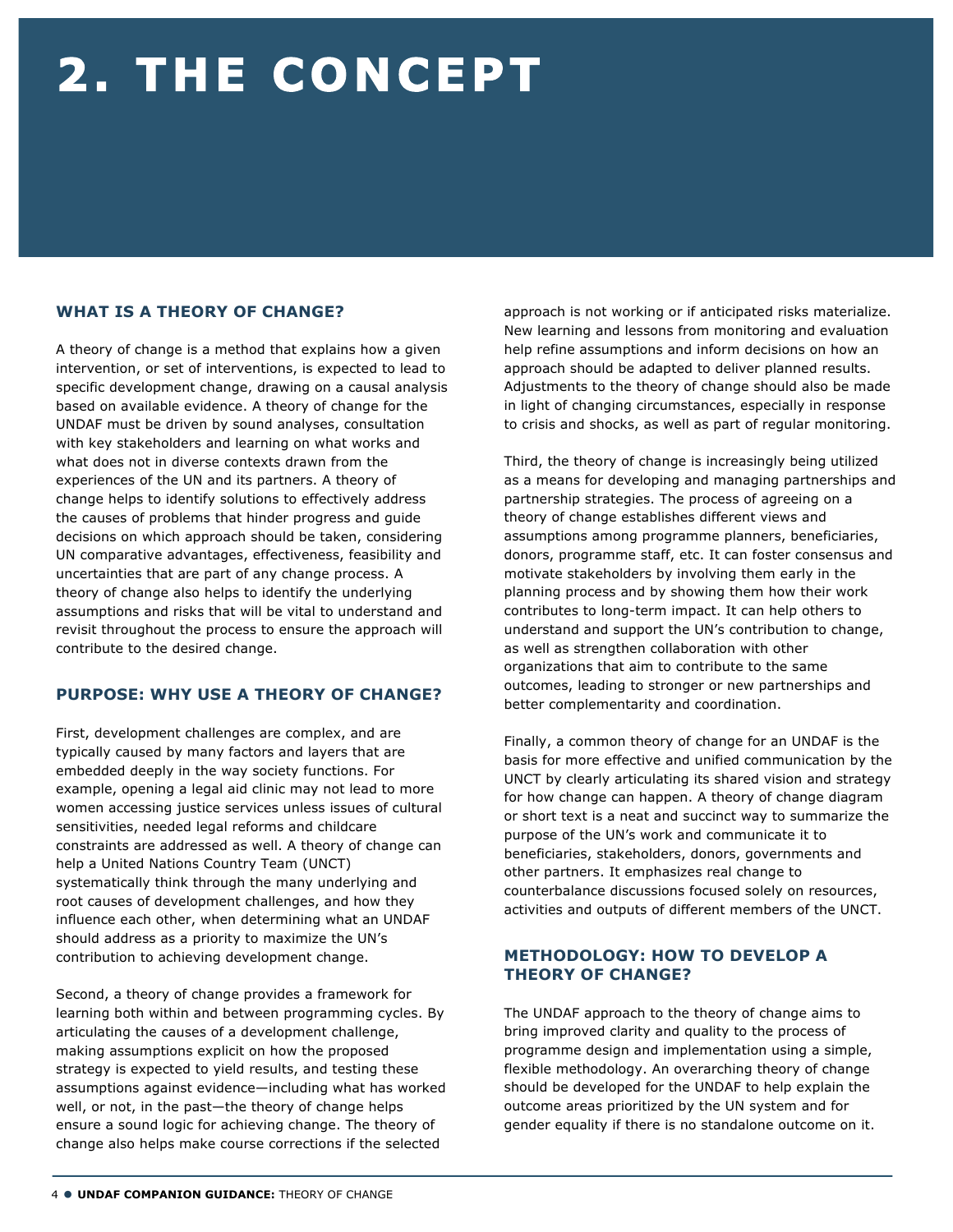In addition, theories of change can be elaborated for each outcome area as a basis for identifying and explaining the UNDAF outputs included in the joint Results Group work plans. This methodology recommends three key principles and four sequenced steps for developing a theory of change.

### **KEY PRINCIPLES FOR DEVELOPING A THEORY OF CHANGE:**

- a) It should be developed **consultatively** to reflect the understanding of all relevant stakeholders;
- b) It should be grounded in, tested with, and revised based on robust **evidence** at all stages; and
- c) It should support **continuous learning** and improvement from programme design to closure.

### **KEY STEPS FOR DEVELOPING A THEORY OF CHANGE:**

- 1. **Focus** on the high-level change the UN intends to contribute to in the context of the **CCA** (hyperlink to CCA CGP) and the **UN Vision 2030** (hyperlink to UN Vision 2030 CGP)
- 2. Identify **what is needed** for the desired development change to happen, informed by the problem tree analysis in the CCA and other evidence, and how partners are contributing to this change.
- 3. Establish and make explicit the related key **assumptions** underpinning the theory of how change happens, and major **risks** that may affect it.
- 4. **Identify partners and actors** who will be most relevant for achieving each result, taking into account the related risks and assumptions.

While developing the theory of change, it is necessary to **validate** the various steps against available evidence and the perspectives of other stakeholders to ensure that the analysis is sound and the key assumptions are plausible, including assumptions about the roles that will be played by partners and other key actors. It is also important that the theory of change is consistent with the overall purpose and principles of the UNDAF.

Figure 1 illustrates the four key steps for developing a theory of change and the importance of validating each step against available evidence. In Section 3, the four key steps are discussed in detail, providing a step-by-step methodology.

#### **Figure 1: UNDAF theory of change steps**

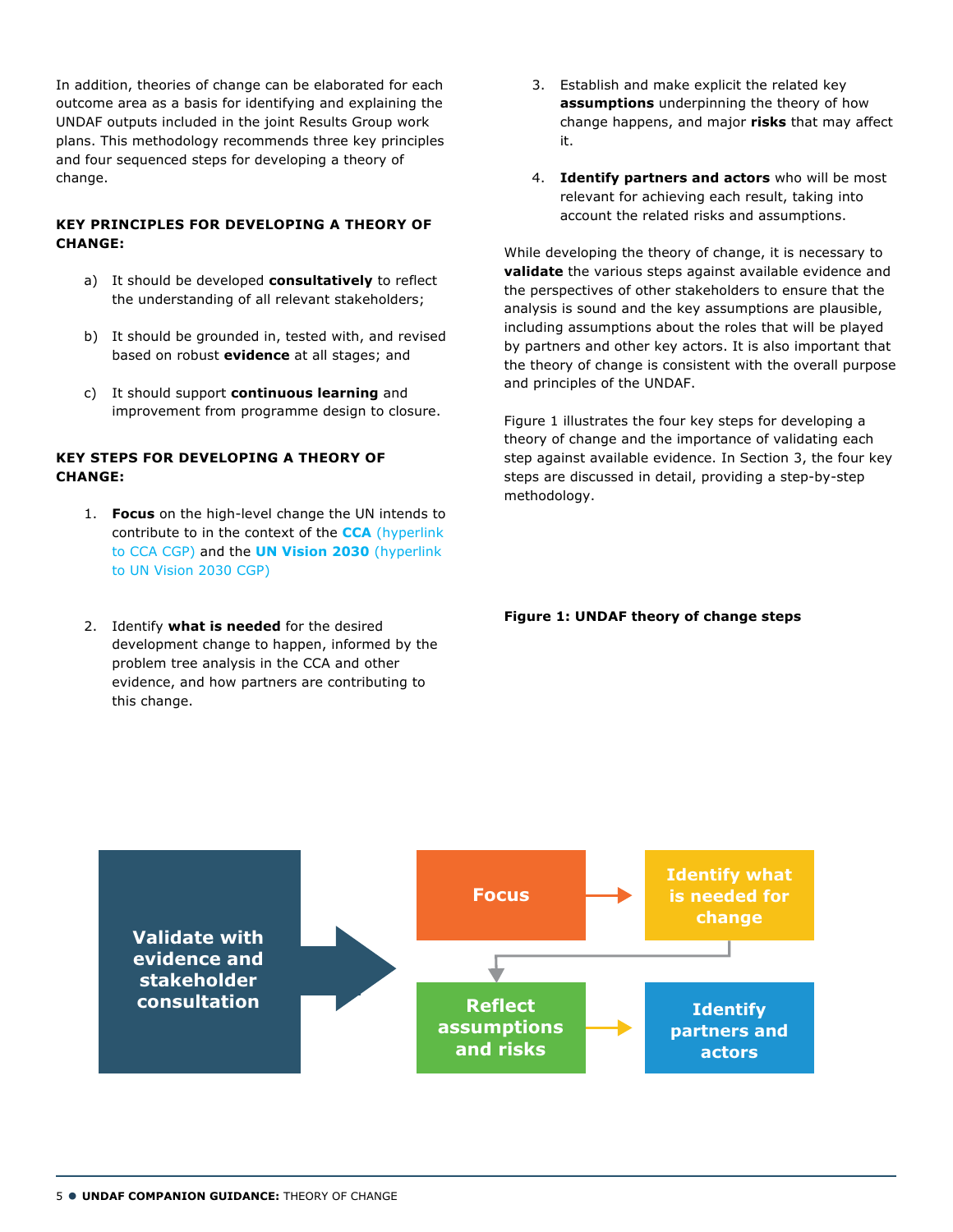# **3. MOVING FROM THEORY TO PRACTICE**

# **STEP 1: FOCUS**

This step is normally done as part of the **UN Vision 2030** (hyperlink to UN Vision 2030 CGP) exercise and based on evidence in the **CCA** (hyperlink to CCA CGP), **identifying the change needed in the five years covered by the UNDAF**.

The UN Vision 2030 provides the strategic prioritization that defines the UN system's primary contributions to supporting national attainment of the SDGs, based on the its comparative advantage and prioritizing issues that have a direct bearing on the lives of women and girls, as well as the most vulnerable and marginalized groups in the country. The overall UNDAF theory of change shows how UNDAF strategic priorities will support the country to progress from the situation described in the CCA to the achievement of national priorities and the SDGs as summarized in the UN Vision 2030.

The first step in developing the UNDAF theory of change involves selecting the key development challenges identified in the CCA that must be addressed in the medium term in order to achieve the SDGs. Noting current and possible future opportunities, the priorities of the government and of the populations concerned, and the capacity of all actors including the UNCT, the selection should determine the strategic priorities for UNDAF programming based on a set of criteria, including:

- **Equity:** The challenges and changes selected for further elaboration in the UNDAF theory of change should be those that are most important if development gains and human rights are to be enjoyed equitably across society, and in line with the principles of leaving no one behind and fostering gender equality.
- **Comparative advantage**: Does the UN have the mandate to address the problem and ability to develop lasting national capacities in this area? What are the areas where the UN can have the greatest impact?
- **Feasibility**: Is it likely that the UN can work in this area successfully?

# **STEP 2: CHANGE ANALYSIS**

Having identified in Step 1 a small number of high-level changes, the UNCT should identify what is needed for the desired development changes to happen, informed by the CCA and other evidence, including previous learning, evaluation and what partners are already doing to contribute to this change. This exercise should be participatory to the extent possible, in order to develop a shared understanding and validate the choice among partners. It should also draw on the CCA's analysis of compliance with international norms and standards, and adherence to national commitments emerging from intergovernmental mechanisms and processes, particularly those that relate most directly to the highlevel changes identified in Step 1.

The UNCT should start with the CCA identifying the immediate, underlying and structural/root causes of the high-level changes to be addressed during the UNDAF period, such as those related to multidimensional poverty, inequalities and discrimination, and the reasons why particular groups are left behind. One possible approach to this is developing a **problem tree**. The problem tree can include both humanitarian and development challenges as appropriate, which can help identify the inter-relationships between them.

The various branches of the problem trees should identify specific areas of work, which can be organized in pathways linking various levels of causes (immediate, underlying and structural) and which can show interlinkages among each other. The problem tree can then be used to develop a **solution tree**, making sure to identify expected solutions for each level of causality (immediate, underlying and structural) of the problem tree, to maintain the integrity of the logical flow of solutions to achieve the desired change. The solution tree does not need to be an exact mirror of the problem tree. Rather, the problem tree should be used to ensure the causes of the development problem are addressed in the proposed solutions. Capacity development needs and solutions should be clearly reflected in the underlying level of the problem and solution trees.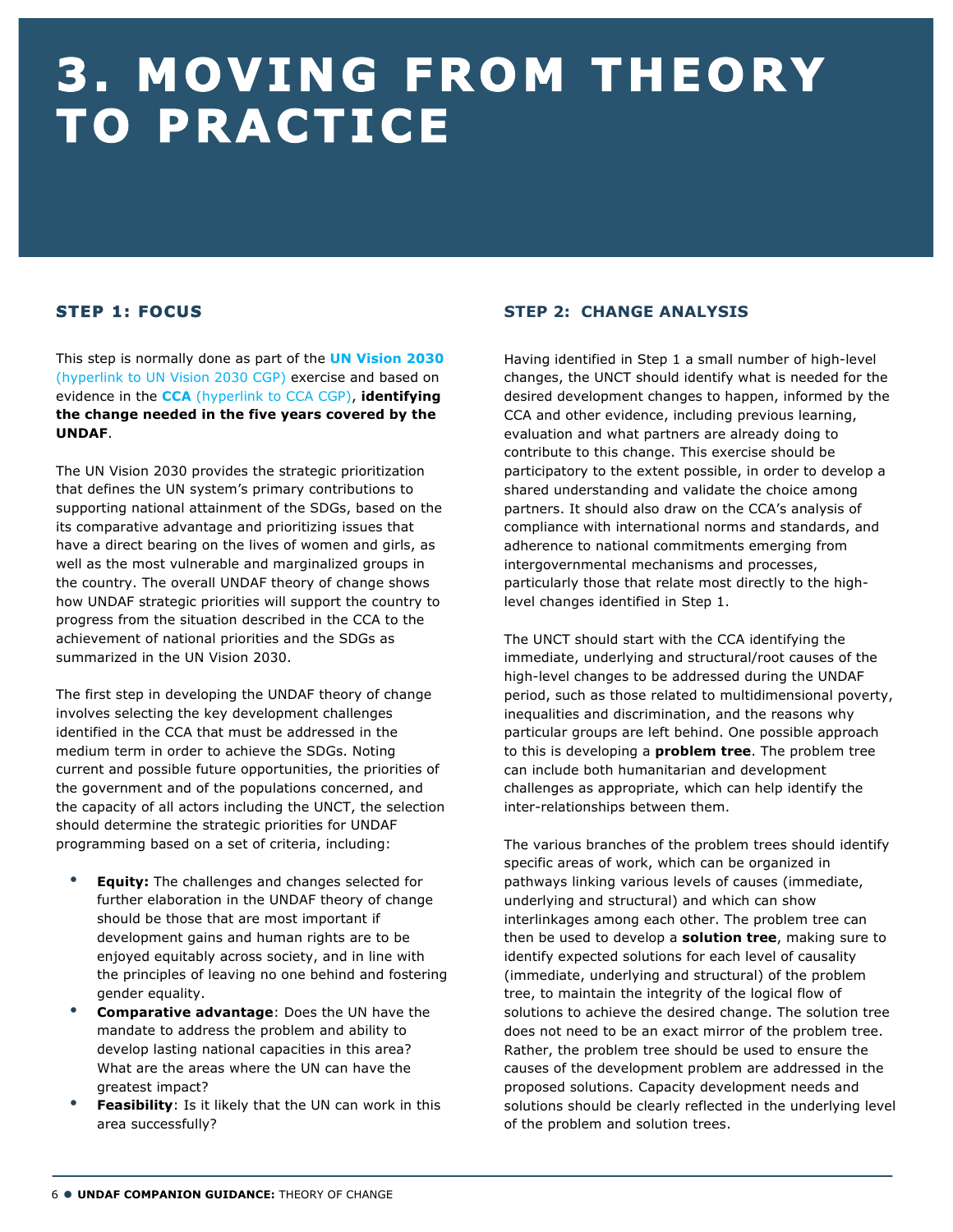This analysis should include identifying the proven and potential enablers of change in the country to tackle protracted problems and bottlenecks, and advance UN programming, building on and going beyond what was achieved in the previous UNDAF cycle. The simplified example in Figure 2 illustrates how to turn a problem tree into a solution tree for one illustrative branch.



#### **Figure 2: Turning a branch of a problem tree into a solution tree**

Envisaged solutions should be consistent with the criteria identified to focus the work of the UNCT in Step 1. The solution tree should also include how key partners are contributing to the development change, as identified in the funding to financing analysis. When articulating the solutions proposed by the UN in the country context, it is useful to demonstrate that they respond to the parameters of:

- **Equity:** Are particular aspects of the solution tree most important to address in order to ensure that development gains and human rights are enjoyed equitably across society to leave no one behind and foster gender equality?
- **Comparative advantage**: Which specific areas of the solution tree does the UN have the mandate and abilities to address? Are other partners already working to deliver some of the changes identified as needed steps within the solution tree? How does the UN's offer fit with those of other partners in jointly contributing to the desired higher level change?
- **Feasibility:** Is it likely that the UN can implement the solution successfully? Considerations may include available resources, likelihood of partnerships necessary to realize the intended change, key risks relating to political, cultural or operational factors, and whether these can be effectively managed.
- **What works and what does not work well**: What is the evidence, based on UN and other previous experiences, on the scale of change that has been achieved with this type of solution, in similar contexts? Have there been situations where this type of solution has not worked well? Can we learn from past mistakes to deploy better solutions? UNDAF mid-term reviews and evaluations are particularly useful sources of evidence.

Figure 3 illustrates a simplified solution tree. The tree shows the high-level outcomes that are necessary to achieve the ultimate objective of reduced inequalities for women, the disabled and indigenous groups. The evidence shows us that these high-level outcomes are best achieved by a set of output level results working together. While this entire diagram may represent all of the changes that need to take place in order for the objective to be achieved, the UNCT may only prioritize certain areas in the UNDAF on the understanding that other elements will be addressed by other partners and/or are not feasible for the UNCT to address during this period. In the below example, the UNCT has opted to focus on areas in light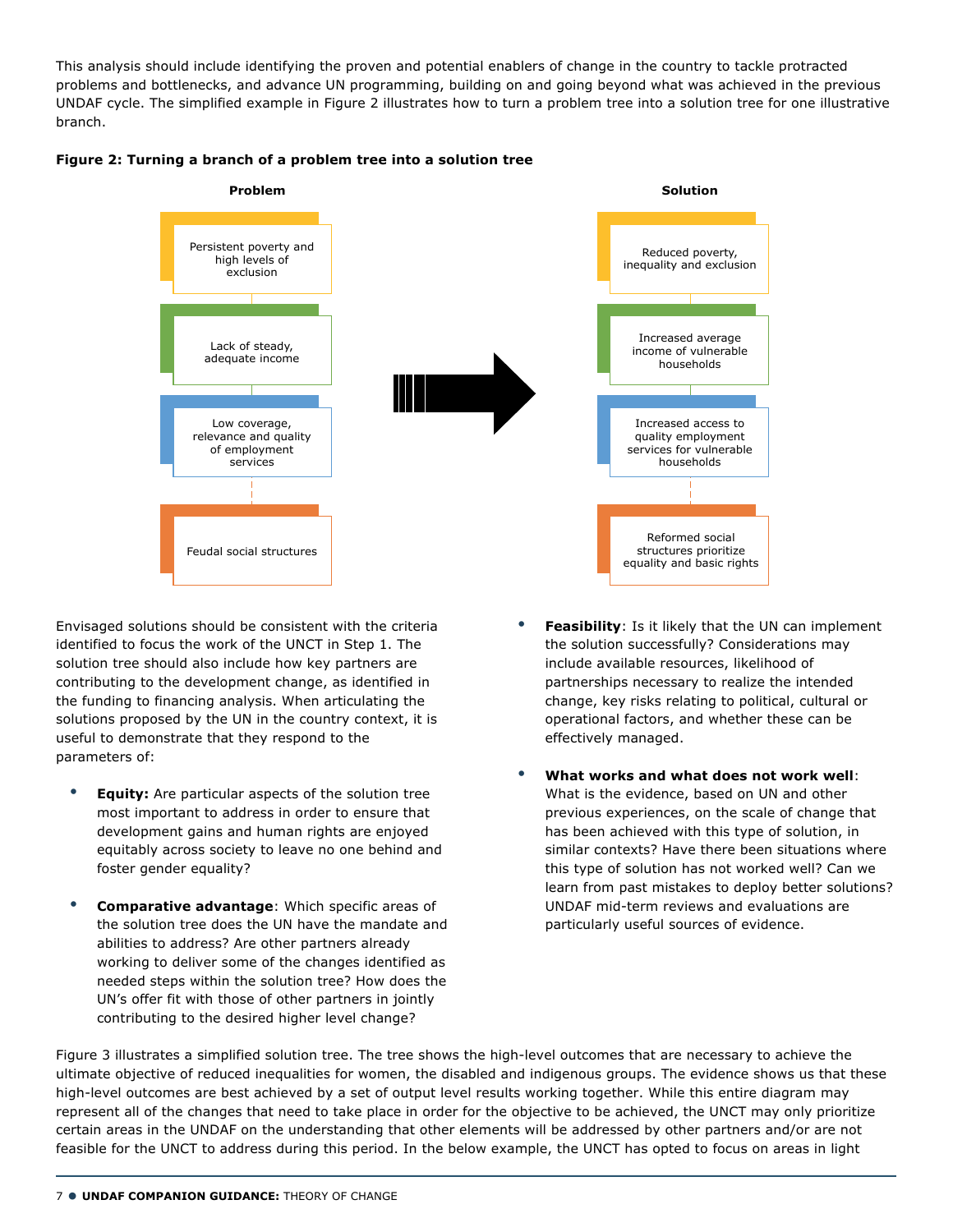blue, as the areas in orange and green will be adequately addressed by the international financial institutions and private sector. The UNCT will still monitor progress of the entire solution tree, however, because failure to achieve results in an area where other partners work will most likely hinder the achievement of the ultimate objective.

### **Figure 3: A simplified solution tree**



The cause and effect relationship between the different results can be represented in graphic form through arrows and lines demonstrating relationships horizontally in addition to vertically. The UNCT should review the envisaged UNDAF results and development changes to ensure that they focus on the four UNDAF programming principles, in particular the overarching principle of leaving no one behind. Specifically, before moving on to define assumptions and risks, this should involve a review to ascertain the following:

- 1. The theory of change must clearly be targeted towards changes and solutions that benefit the most vulnerable and marginalized individuals and groups in society.
- 2. The theory of change should directly address issues of inequality and discrimination, building on the CCA to construct a model of change that tackles underlying and possibly root causes, not just the immediate ones.
- 3. The theory of change should be explicit in identifying solutions that target the needs of women and girls, and ensure that they are equally benefitting from the envisaged change.

4. The theory of change should envisage sustainable and inclusive changes by looking to strengthen the effectiveness of institutions and mechanisms that are targeted to monitor, track and empower those who are left behind, or at the risk of being left behind.

### **STEP 3: MAKE ASSUMPTIONS AND RISKS EXPLICIT**

Establish and make explicit the related key **assumptions** underpinning the theory of how change happens and major **risks** that may affect it. This includes identifying why solutions are the key drivers of change in a given context, and the factors that may influence these drivers.

Assumptions are things taken for granted, accepted as certain to happen. It is particularly important that the assumptions underpinning the proposed causal relationship between different results and other factors be made explicit (if X, then Y, because Z) and are assessed against available evidence. Assumptions to be considered include, for example, those about:

• **Causality**: What leads to what, and how? Through what mechanism(s)? This includes how the proposed solutions contribute to the intended highlevel development change.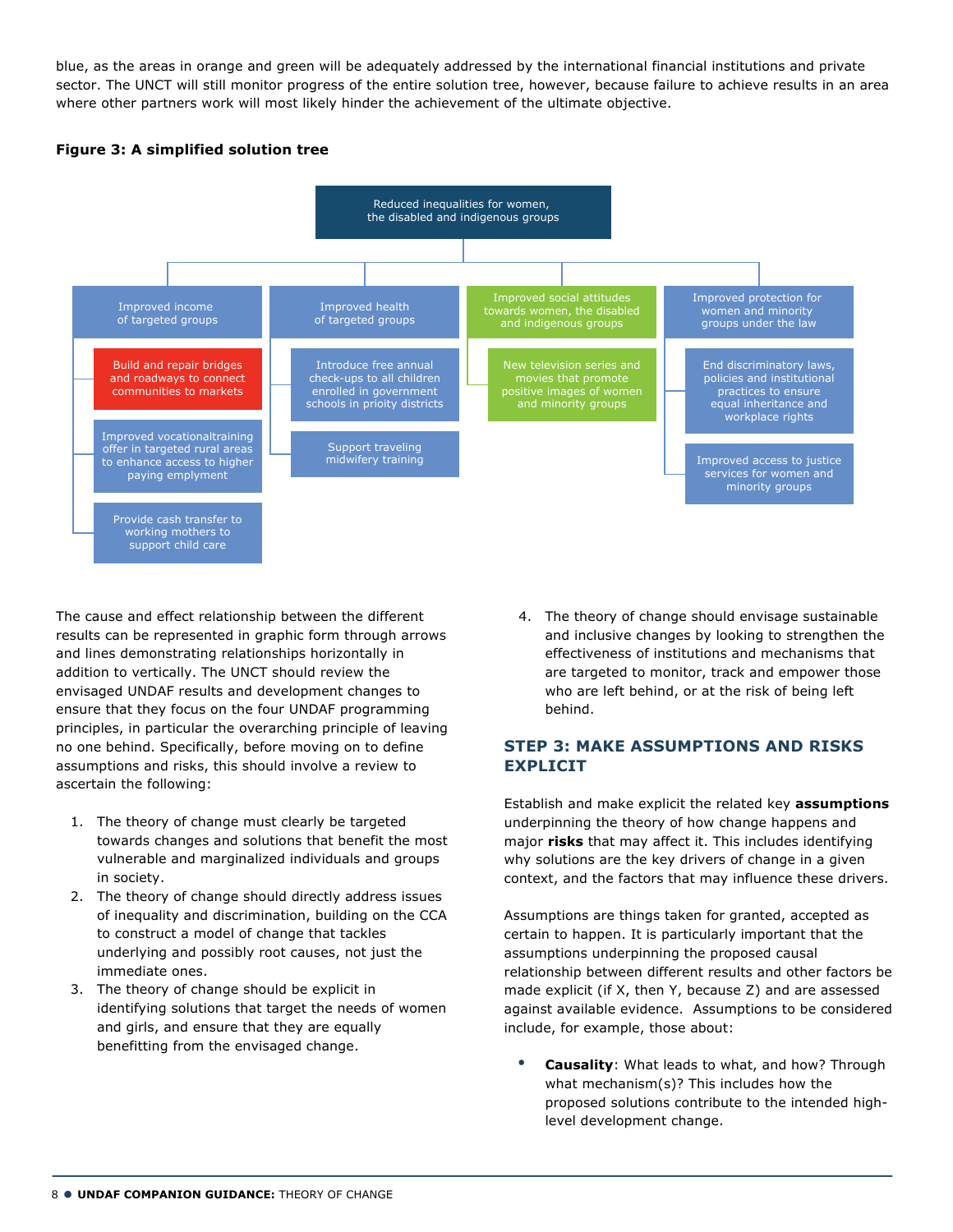- **Implementation**: Assumptions about how UNCT interventions should be designed and targeted in order to deliver the intended results for the intended target groups.
- **External factors**: Assumptions about the influence of issues outside the area of work that can facilitate or hinder the expected change.

For each assumption the UNCT identifies in the theory of change, it should consider:

- **Does this fully explain what is thought will happen?** If not, it may be necessary to refine the assumption or the identified solution, or add new assumptions to explain the expected change process fully.
- **Is the assumption plausible?** Do the available evidence and the views and experience of UN and other stakeholders indicate that this assumption is likely to hold true in practice?
- **Does the assumption need to be tested?** Is further evidence needed as to whether change happens in the way assumed in this context, e.g., with an evaluation or by monitoring this closely during implementation?

Embedding **risk analysis** in a theory of change is also a crucial and challenging element of design, but exploring assumptions first can help in the identification of the risks. Often assumptions and risks are inversely related. For example, if it is assumed that employment services must be targeted towards vulnerable households in order to contribute towards reducing poverty, we might define a risk around the possibility that employment services are not properly targeted to reach vulnerable households. A theory of change approach encourages consideration of various types of potential risks, including:

- **Environmental and political**: Political risks from larger developments in the country such as elections and stakeholder sensitivities around particular issues and programmatic areas; high levels of turnover in policy and mid-level positions in government; disaster risk, changes in national policies or sharp fluctuations in commodity prices.
- **Opportunities**: Is the UNCT positioned to take advantage of future opportunities that may positively impact the achievement of results?
- **Design:** Difficulties might exist in targeting new and/or prioritizing specific groups and locations, such as the lack of data or access; there may be questions around the ability to retain flexibility to

rethink approaches and strategies when presented with new data from monitoring or external sources.

**Partnerships:** Possible conflicts or tensions among the perspectives, interests and demands of partners; ability to incorporate new partnerships when opportunities arise.

During the preparation of a theory of change, it is not always possible to anticipate and prepare for the full range of risks. But it is essential to isolate the most important ones so that when certain risks materialize, the UNCT can revise assumptions and adapt the theory of change and the related strategy. Identifying relevant risks at the start of the UNDAF also helps design suitable strategies that can help manage those risks, so that the UNCT is better able to take advantage of new opportunities and mitigate threats.

### **STEP 4: IDENTIFY PARTNERS AND KEY ACTORS**

**Identify partners and actors** by revisiting each result, including the related risks and assumptions. Focus in particular on key actors likely to have a direct role in determining the success or failure of the change effort, and partners with whom the UNCT will work most directly to bring about change. For instance, contributions from other partners as identified in the funding to financing analysis should be reflected in the overall solution tree, even if these are not something the UNCT will work on directly. This helps to identify the key linkages and enablers for achieving the SDGs.

The UNCT should identify specific members able to work on different results based on their mandates, capacity and available resources. The theory of change should help clarify which UN entity does what, in which areas two or more entities are expected to work together, where collaboration is necessary to achieve the expected change, and how to avoid overlapping to maximize the use of available resources.

Following this, it should be evident if there are elements of the proposed theory of change that are vital to the success of all or part of the UNDAF, but which the UN is not able to address directly through its programming work. These elements of the theory of change may not appear directly in the UNDAF results framework, but they need to be recognized as factors that can affect the achievement of the UNDAF results. The UNCT may also identify opportunities to address them through other engagement strategies in the UNDAF, such as through awareness-raising and advocacy, in order to leverage the resources and capacities of non-UN partners (including civil society and the private sector).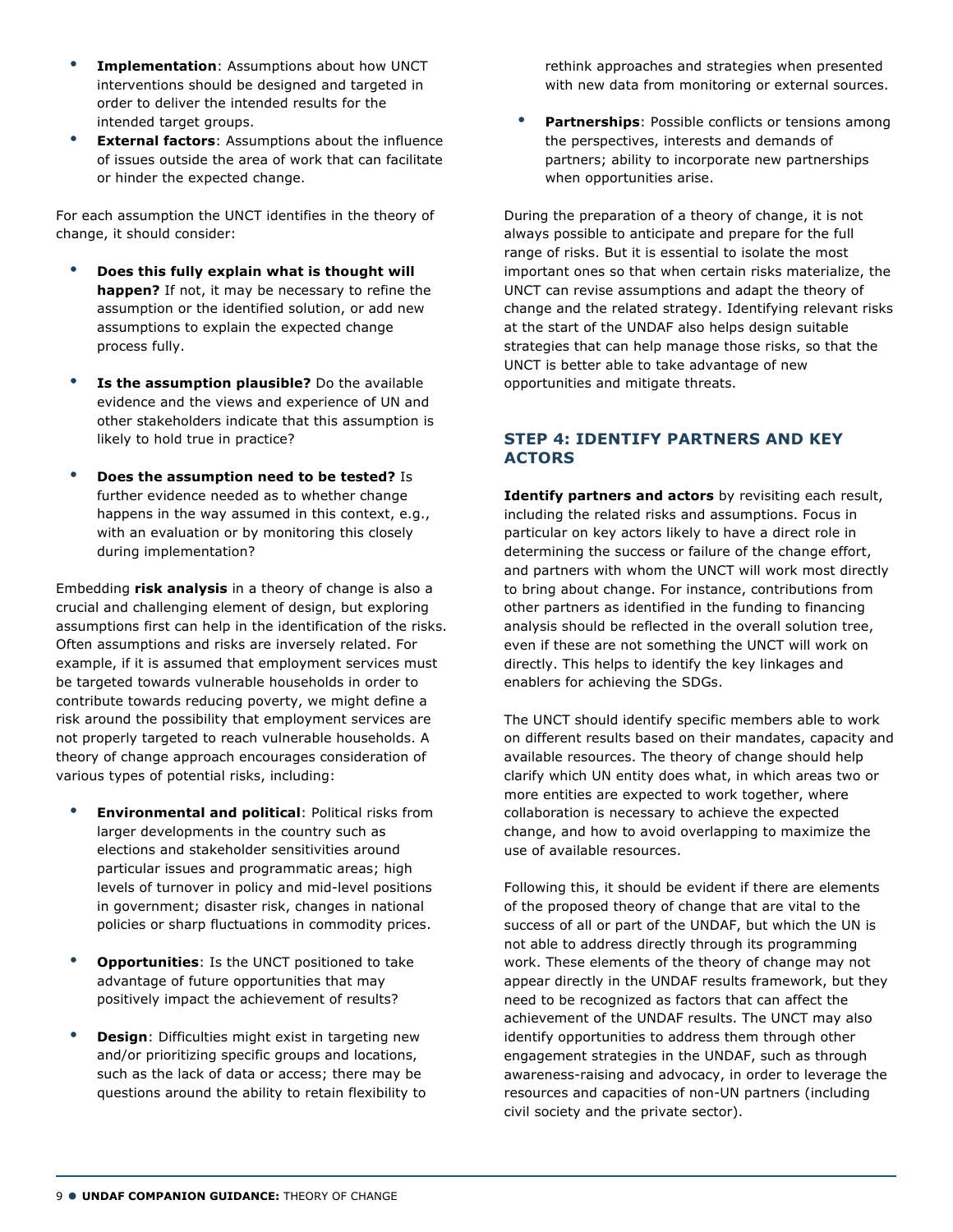# **4. LESSONS LEARNED AND TIPS**

## **VALIDATE AND QUALITY ASSURE THE THEORY OF CHANGE**

Validating the theory of change against available evidence and the perspectives of other stakeholders ensures that the key assumptions are plausible, including assumptions about the roles that will be played by partners and other key actors. It also assures the quality of the theory of change so that it meets the required standards and is consistent with the overall purpose and principles of the UNDAF.

The UNCT should work on validating and quality assuring the theory of change throughout the four steps described in detail in the previous section:

- 1. Validating the **focus** of the theory of change requires due consideration of available evidence on national development priorities, identification of the needs of the poorest and marginalized, and the UNCT comparative advantage. It also requires consultations with key stakeholders, including government, civil society, direct beneficiaries, academia and international development actors, to ensure all perspectives are taken into consideration.
- 2. The **solutions** identified in the theory of change should be validated with available evidence against the UNCT comparative advantages, to determine what worked or did not work in the past, including how results can be more efficiently and effectively achieved, as well as potential risks and expected sustainability of the proposed solutions.
- 3. It is vitally important that the **assumptions** are tested against available evidence and are discussed with relevant stakeholders to ensure they are plausible and accurately capture the expected change process.
- 4. Both the division of labour among UN entities and **partnership** strategies need to be validated based on prior learning, through the engagement of key stakeholders, and ensuring consistency with the funding to financing analysis.

The decision on which external actors to engage in the validation step should be undertaken by the UNCT based on the local context, ensuring as much as possible that the voices and views of women, youth, duty-bearers, claim-holders and vulnerable communities are sought and heard. Similarly, the format and process for validating the different steps of the theory of change should be agreed by the UNCT based on what fits best with the local situation and circumstances.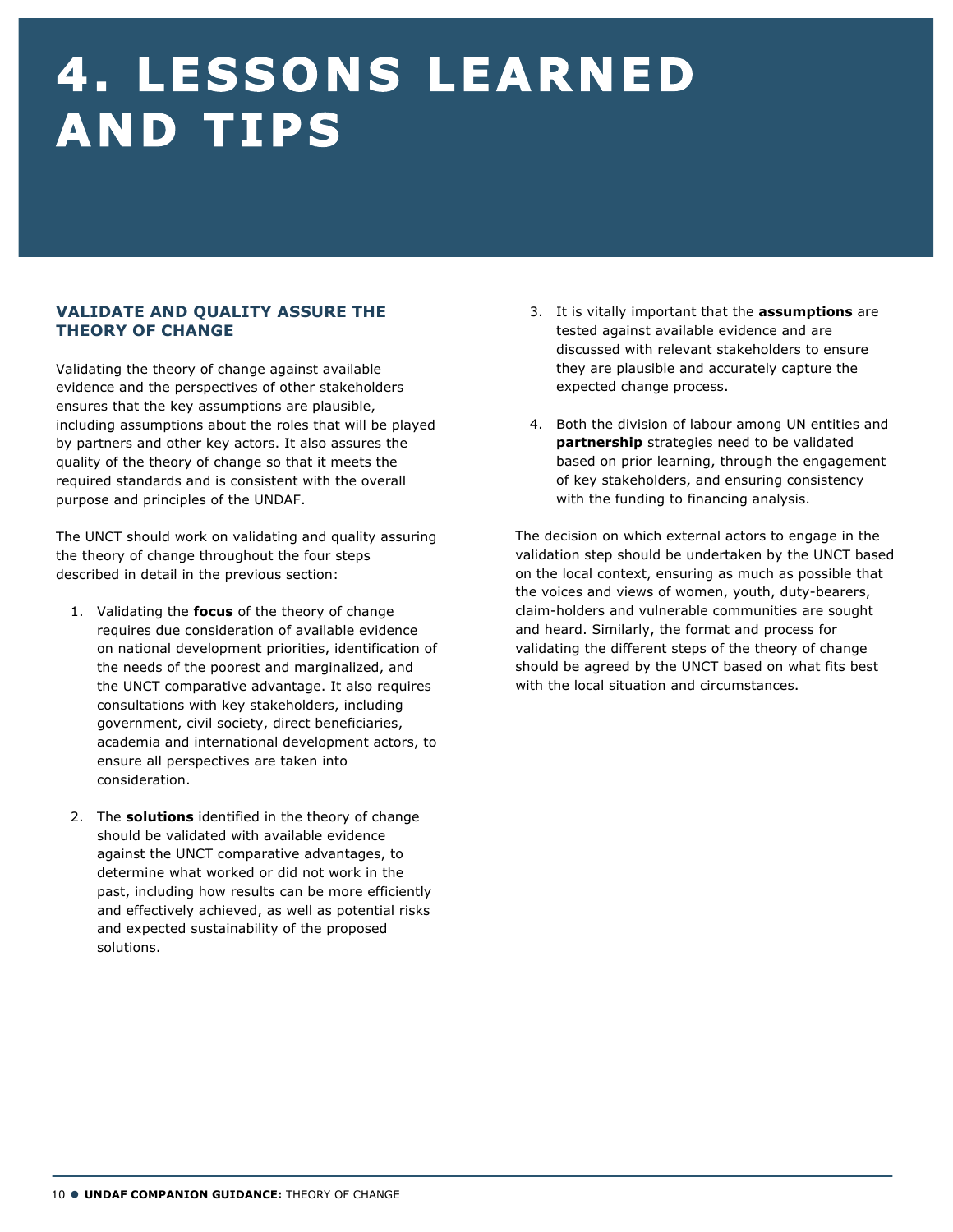| <b>QUALITY ASSURANCE CHECKLIST TO ENSURE A THEORY OF CHANGE:</b> |                                                                                                                                                                                                                                                                            |  |
|------------------------------------------------------------------|----------------------------------------------------------------------------------------------------------------------------------------------------------------------------------------------------------------------------------------------------------------------------|--|
| $\checkmark$                                                     | Is based on a collaborative and participatory process, involving multiple stakeholder perspectives and<br>allowing the views of women, youth, duty-bearers, claim-holders and vulnerable communities to be reflected<br>during theory of change development and validation |  |
| $\checkmark$                                                     | Is clearly targeted towards changes that will benefit the most vulnerable and marginalized individuals and<br>groups in society                                                                                                                                            |  |
| $\checkmark$                                                     | Addresses issues of inequality and discrimination by tackling root and underlying causes in addition to<br>immediate causes                                                                                                                                                |  |
| $\checkmark$                                                     | Explicitly targets women and girls and ensures that they are equal beneficiaries of change                                                                                                                                                                                 |  |
| $\checkmark$                                                     | Identifies specific development changes to be realized for women and other targeted groups, rather than<br>relying on assumptions about how particular groups benefit                                                                                                      |  |
| $\checkmark$                                                     | Envisages sustainable and inclusive changes by looking to strengthen the effectiveness of institutions and<br>mechanisms that are tasked to monitor, track and empower those who are left behind or at the risk of being<br>left behind                                    |  |
| $\checkmark$                                                     | Contributes to resilience and reductions in potential shocks and stresses, including those caused by the effects<br>of climate change, epidemics, natural hazards <sup>1</sup> and conflict                                                                                |  |
| $\checkmark$                                                     | Addresses poverty-environment linkages and contributes to enhancing sustainability                                                                                                                                                                                         |  |
| $\checkmark$                                                     | Addresses or mitigates structural causes of violence that lead to or result from violation or non-fulfilment of<br>rights                                                                                                                                                  |  |
| $\checkmark$                                                     | Refers to evidence, knowledge and lessons learned from credible sources such as evaluations, analysis,<br>monitoring and UN strategies/guidance, as well as to national capacity assessments and strategies                                                                |  |
| $\checkmark$                                                     | Clearly states assumptions and risks most relevant to whether change will be realized                                                                                                                                                                                      |  |
| ✓                                                                | Identifies who does what within the UNCT, as well as the key partners and actors whose common effort will<br>be required in order for change to take place                                                                                                                 |  |
| $\checkmark$                                                     | Shows a plausible, clear, logical flow to describe how the planned intervention intends to contribute to the<br>desired development change, without any leaps of faith or gaps in logic                                                                                    |  |
| $\checkmark$                                                     | Is ideally presented with a diagram and embedded in the narrative of programme documents                                                                                                                                                                                   |  |
| $\checkmark$                                                     | Identifies limitations in the available evidence basis for the theory of change that can be used to inform<br>evaluation priorities and design                                                                                                                             |  |
| $\checkmark$                                                     | Is based on a collaborative and participatory process, involving multiple stakeholder perspectives and<br>allowing the views of women, youth, duty-bearers, claim-holders and vulnerable communities to be reflected<br>during theory of change development and validation |  |
| $\checkmark$                                                     | Is clearly targeted towards changes that will benefit the most vulnerable and marginalized individuals and<br>groups in society                                                                                                                                            |  |

 $1$  The Sendai Framework for Disaster Risk Reduction 2015-2030 applies to the risk of small-scale and large-scale, frequent and infrequent, sudden and slow-onset disasters, caused by natural or man-made hazards as well as related environmental, technological and biological hazards and risks.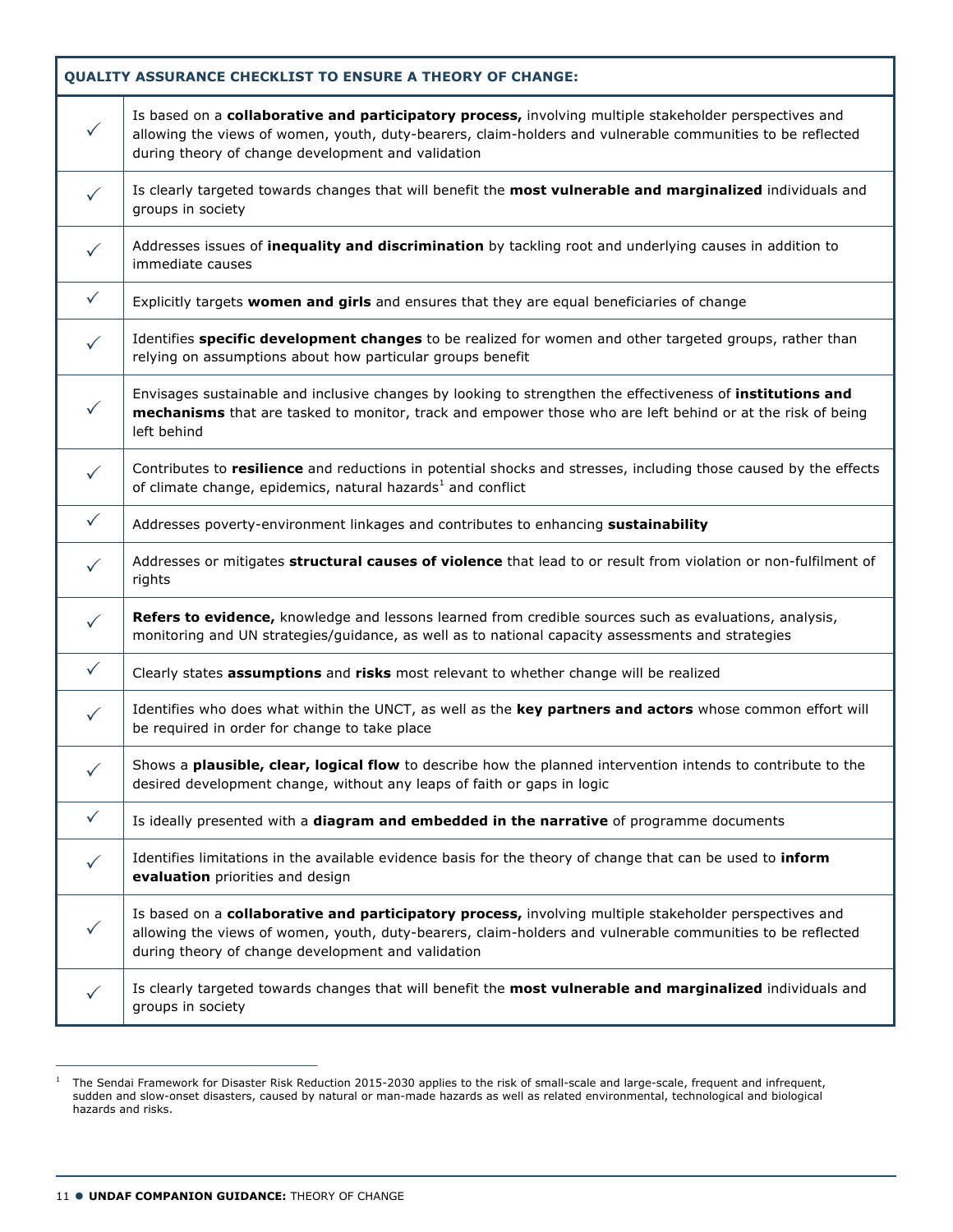## **APPLYING A THEORY OF CHANGE TO THE UNDAF PROCESS**

A theory of change is not an add-on to the UNDAF; it helps guide the development of programme strategies through the UNCT thinking together about the causes of development challenges and selecting the right strategy based on evidence, learning and deliberate consideration of assumptions and risks. The CCA should provide much of the causal, partnership, resource and contextual risk analysis that will be used to develop a theory of change. The theory of change should be reflected in the UNDAF narrative and results matrix, including in the selection of outcomes, indicators to measure progress, risks and assumptions, and partnerships necessary to achieve results. The table below summarizes how the various elements of the theory of change can be used to develop the UNDAF narrative.

|     | USING A THEORY OF CHANGE FOR DIFFERENT SECTIONS OF THE UNDAF                                                                                                                                                                                                                                                                                                                                                                                                                                                                                                                                                                                                                                             |
|-----|----------------------------------------------------------------------------------------------------------------------------------------------------------------------------------------------------------------------------------------------------------------------------------------------------------------------------------------------------------------------------------------------------------------------------------------------------------------------------------------------------------------------------------------------------------------------------------------------------------------------------------------------------------------------------------------------------------|
| 1.  | Signature page                                                                                                                                                                                                                                                                                                                                                                                                                                                                                                                                                                                                                                                                                           |
| 2.  | <b>Executive summary</b>                                                                                                                                                                                                                                                                                                                                                                                                                                                                                                                                                                                                                                                                                 |
| 3.  | A narrative summary of the UNDAF strategic priority areas<br>Explain the key causal factors contributing to the core development challenges, with a focus on those that<br>will be addressed in the UNDAF, and explain how the causal analysis translates into the identified outcome<br>areas and development solutions.<br>$\bullet$<br>Specify how women and marginalized groups are affected differently by the development challenge, and if<br>there are causes that are unique to these groups, requiring specific solutions.<br>Support this with references to evidence and its sources, including from evaluation.<br>$\bullet$                                                                |
| 4.  | <b>Risks and assumptions</b><br>Explain why the programme priorities were chosen to best address the core development challenge,<br>referring to key assumptions about how change will happen.<br>$\bullet$<br>Explain the UNCT comparative advantage based on previous learning, what others are doing and what the<br>team can do together with others.<br>$\bullet$<br>Make sure risks derived from theories of change are properly taken into consideration and include<br>relevant management and mitigation measures: what if societal and development dynamics do not work<br>as assumed or circumstances change?<br>Support this with past evaluation findings and recommendations.<br>$\bullet$ |
| 5.  | Initiatives outside the results matrix<br>Use the problem and solution analysis to explain how those initiatives are crucial to achieve the results<br>captured in the results matrix, and how the UN will engage with partners to ensure collaboration and<br>complementarities towards the achievement of the SDGs.                                                                                                                                                                                                                                                                                                                                                                                    |
| 6.  | Overall financing strategy and estimated resource requirements                                                                                                                                                                                                                                                                                                                                                                                                                                                                                                                                                                                                                                           |
| 7.  | <b>Implementation arrangements</b><br>Use the analysis of who does what from Step 4 to ensure implementation arrangements clearly specify<br>roles and responsibilities within the UNCT, highlighting coordination arrangements where necessary.                                                                                                                                                                                                                                                                                                                                                                                                                                                         |
| 8.  | <b>Monitoring and evaluation provisions</b><br>Are there specific assumptions related to causality or relationships with other contextual factors that<br>require more evidence and testing?<br>Ensure that key elements of the theory of change will be monitored and updated regularly as appropriate.<br>$\bullet$<br>Evaluation should look at the validity of the theory of change and provide recommendations for its<br>improvement and for future interventions.                                                                                                                                                                                                                                 |
| 9.  | <b>Communication of results</b><br>Use the causal analysis agreed among partners and stakeholders to strengthen messages on the desired<br>change, its relevance in the national context and the role of the UN.                                                                                                                                                                                                                                                                                                                                                                                                                                                                                         |
| 10. | <b>UNDAF results matrix</b><br>The selected outcomes should relate clearly to the high-level development changes and UNCT<br>contributions discussed in the narrative.<br>The indicators should measure the development changes articulated in the theory of change, including for<br>$\bullet$<br>women and targeted marginalized groups.                                                                                                                                                                                                                                                                                                                                                               |
| 11. | Legal clauses (Link to Legal Annex)                                                                                                                                                                                                                                                                                                                                                                                                                                                                                                                                                                                                                                                                      |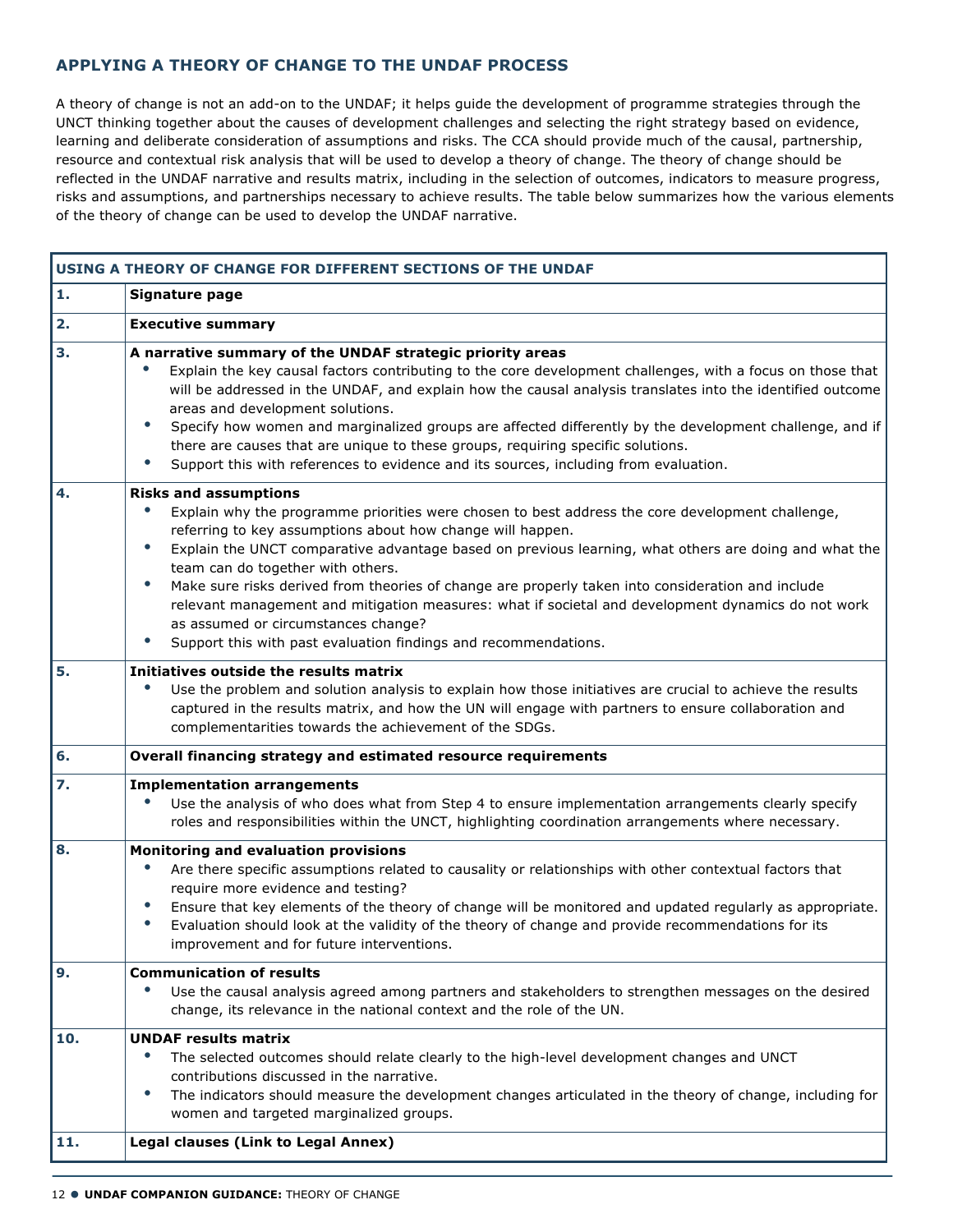Outcome-level theories of change that lead to the identification of outputs developed in UNDAF Results Groups should be linked to the overall UNDAF theory of change, in addition to any agency-specific theories of change that may be developed. These should be preserved as annexes to Results Group work plans, to be validated as part of regular monitoring and adjusted as needed. During implementation, information from monitoring can be related back to the theory of change to inform management decisions to ensure interventions and activities are adjusted to remain relevant and increase the likelihood of achieving change. Evaluation can be crucial during implementation or closure for validating theories of change and learning what works and what does not work well in different contexts. In fact, one purpose of a theory of change is to have a basis on which to support future evaluations. A theory of change contributes to ensuring that the UNDAF is evaluable.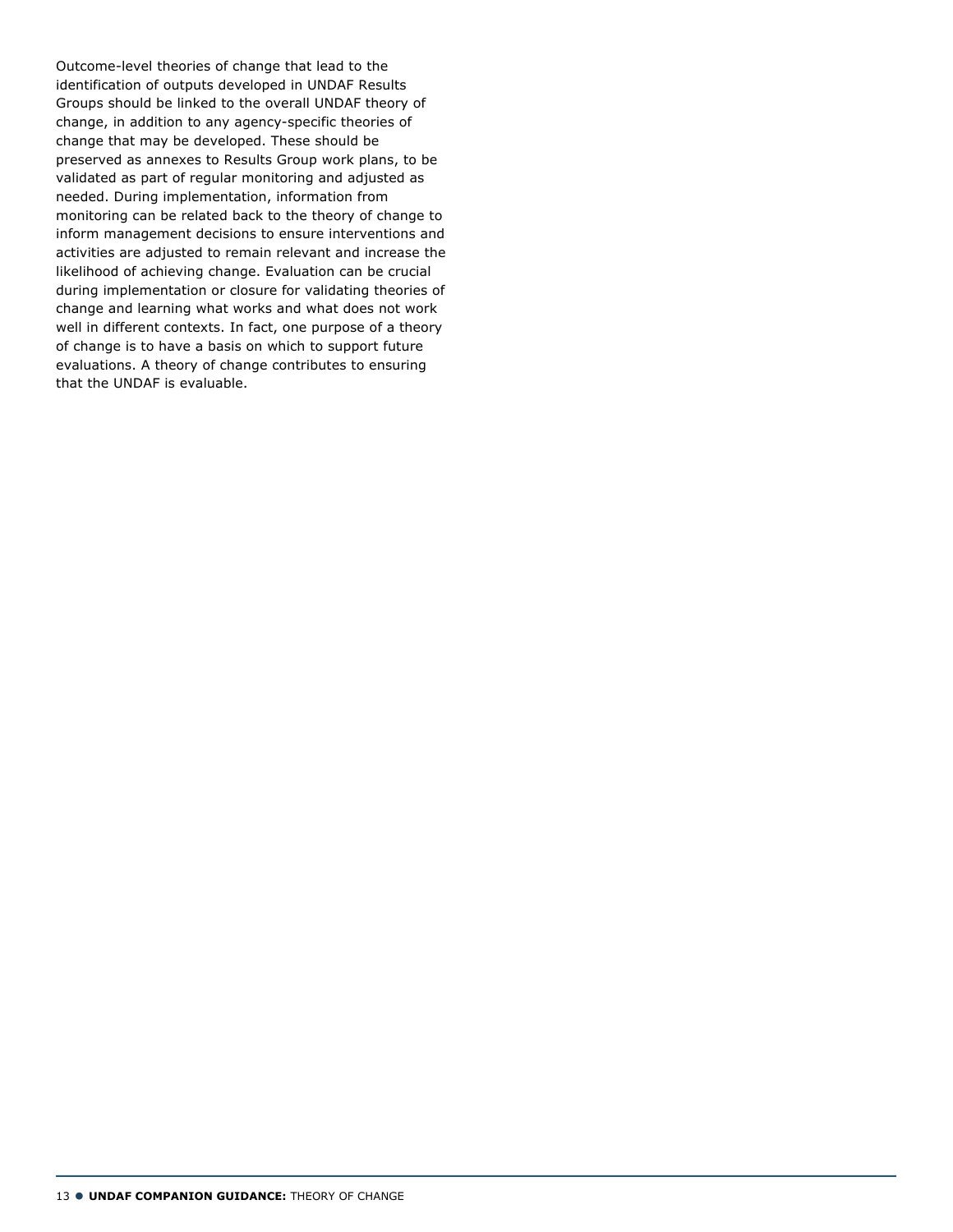# **5. TOOLS AND RESOURCES**

Craig Valters, 2014, *Theories of Change in International Development: Communication, Learning, or Accountability?*

NPC's Practical Guide, 2014, NPC (Harries/Hodgson/Noble).

Danielle Stein and Craig Valters, 2012, *Understanding Theory of Change in International Development,* JSPR and the Asia Foundation.

Isabel Vogel for the UK Department of International Development, 2012, *Review of the use of 'Theory of Change' in international development*.

Patricia Rogers, 2014, Theory of Change, Methodological Briefs—Impact Evaluation No. 2, UNICEF Office of Research, Florence.

Grantcraft, 2006, *Mapping Change Using a Theory of Change to Guide Planning and Evaluation*.

May Miller-Dawkins, 2014, *9 Ways to Change the World?* CoreLab.

The Evaluation Exchange, 2005, "An Introduction to Theory of Change."

Uri Alon at TEDx Lausanne, "We have to change the culture of science to do better research."

Center for Theory of Change